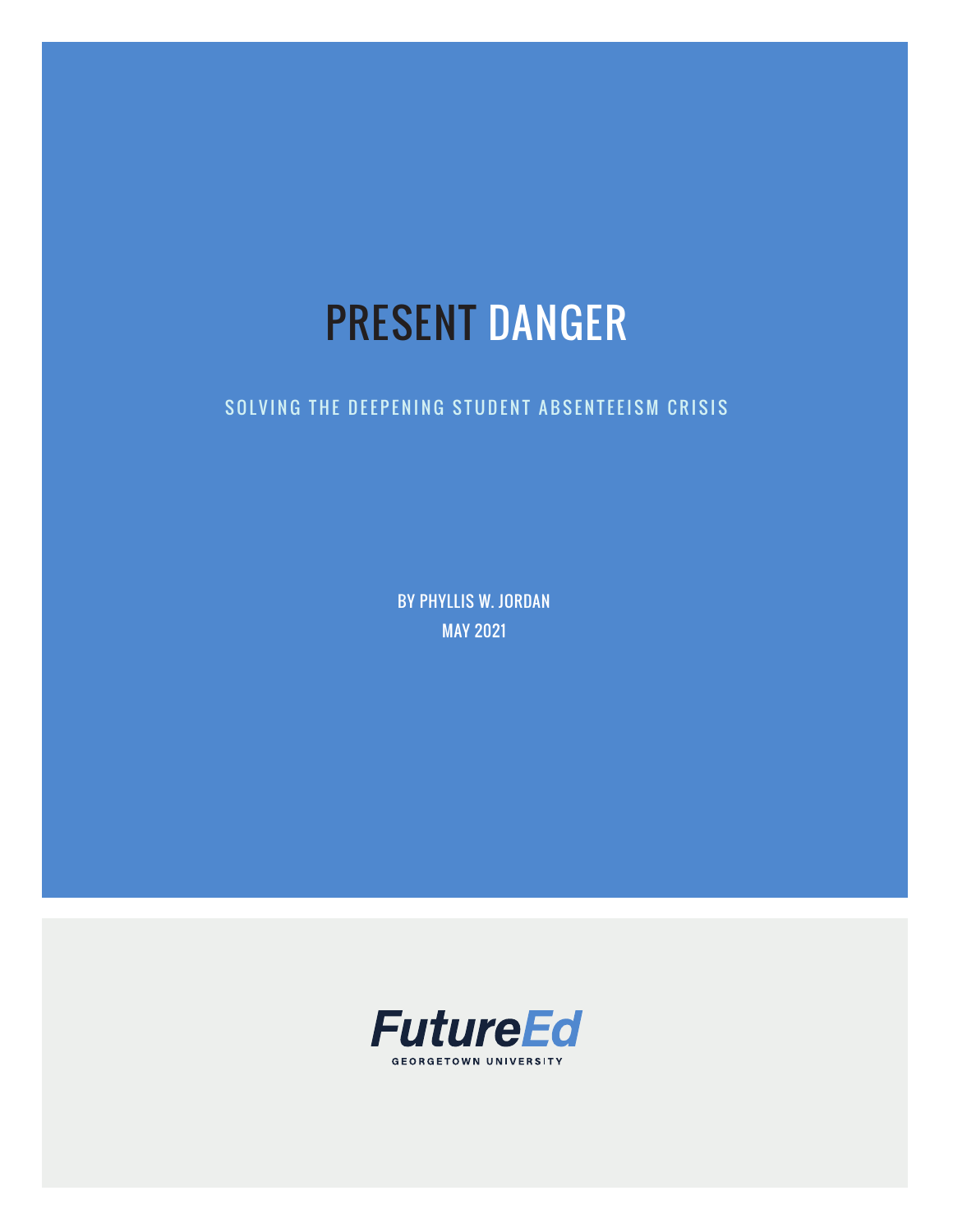#### **About the Author**

Phyllis W. Jordan is editorial director of FutureEd.

#### **About FutureEd**

FutureEd is an independent, solutionoriented think tank at Georgetown University's McCourt School of Public Policy, committed to bringing fresh energy to the causes of excellence, equity, and efficiency in K-12 and higher education. Follow us on Twitter at @FutureEdGU

#### **Usage**

The non-commercial use, reproduction, and distribution of this report is permitted.

© 2021 FutureEd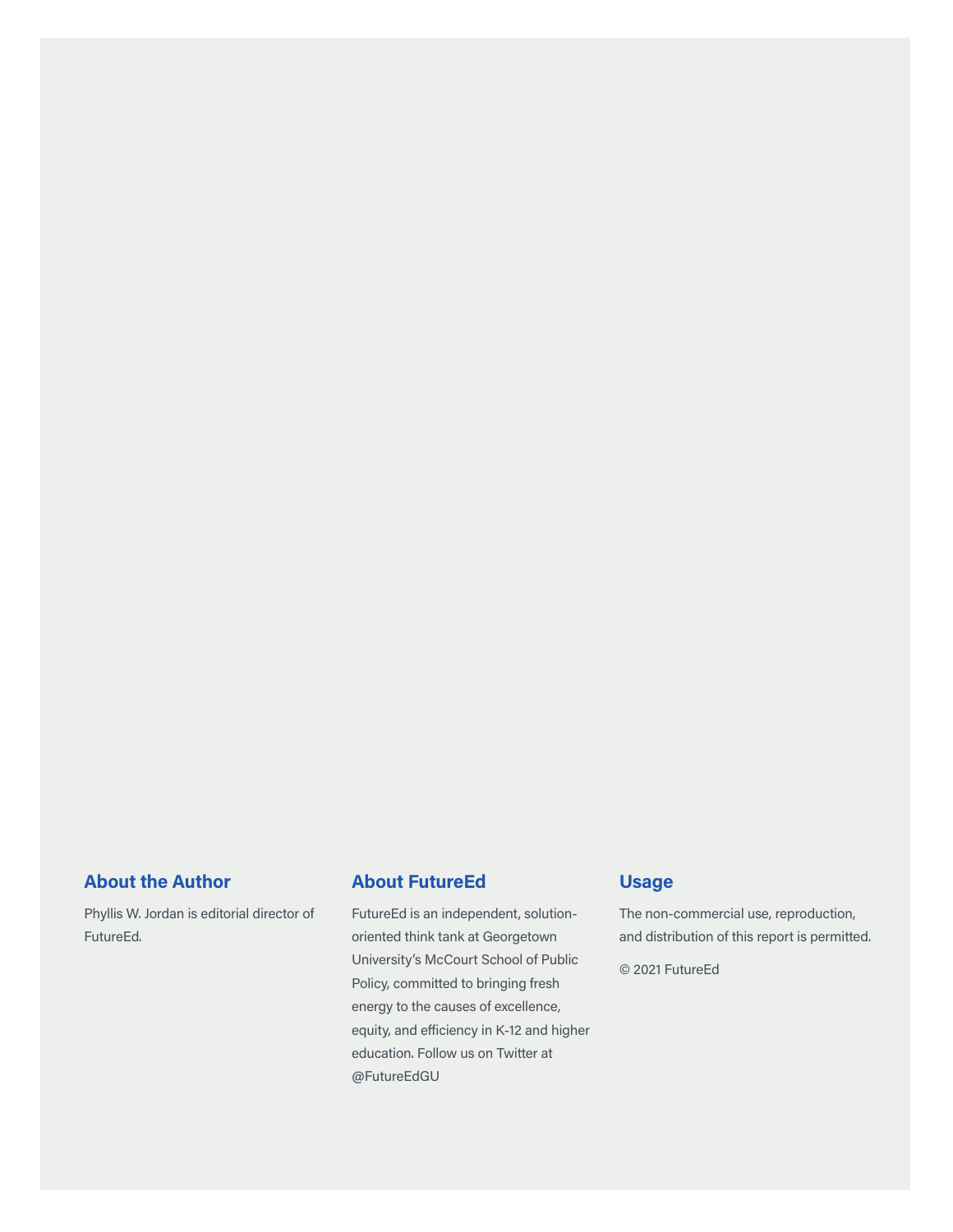# PRESENT DANGER

## **Table of Contents**

#### Foreword

- 1 Lost Learning Opportunities
- 2 Disadvantaged Students
- 3 Academic Consequences
- 4 Addressing Absenteeism
- 5 Evidence-Based Interventions
- 7 The Right School Climate
- 7 Leveraging Community Partnerships
- 8 Data Demands
- 10 Spending Covid Recovery Resources
- 11 Endnotes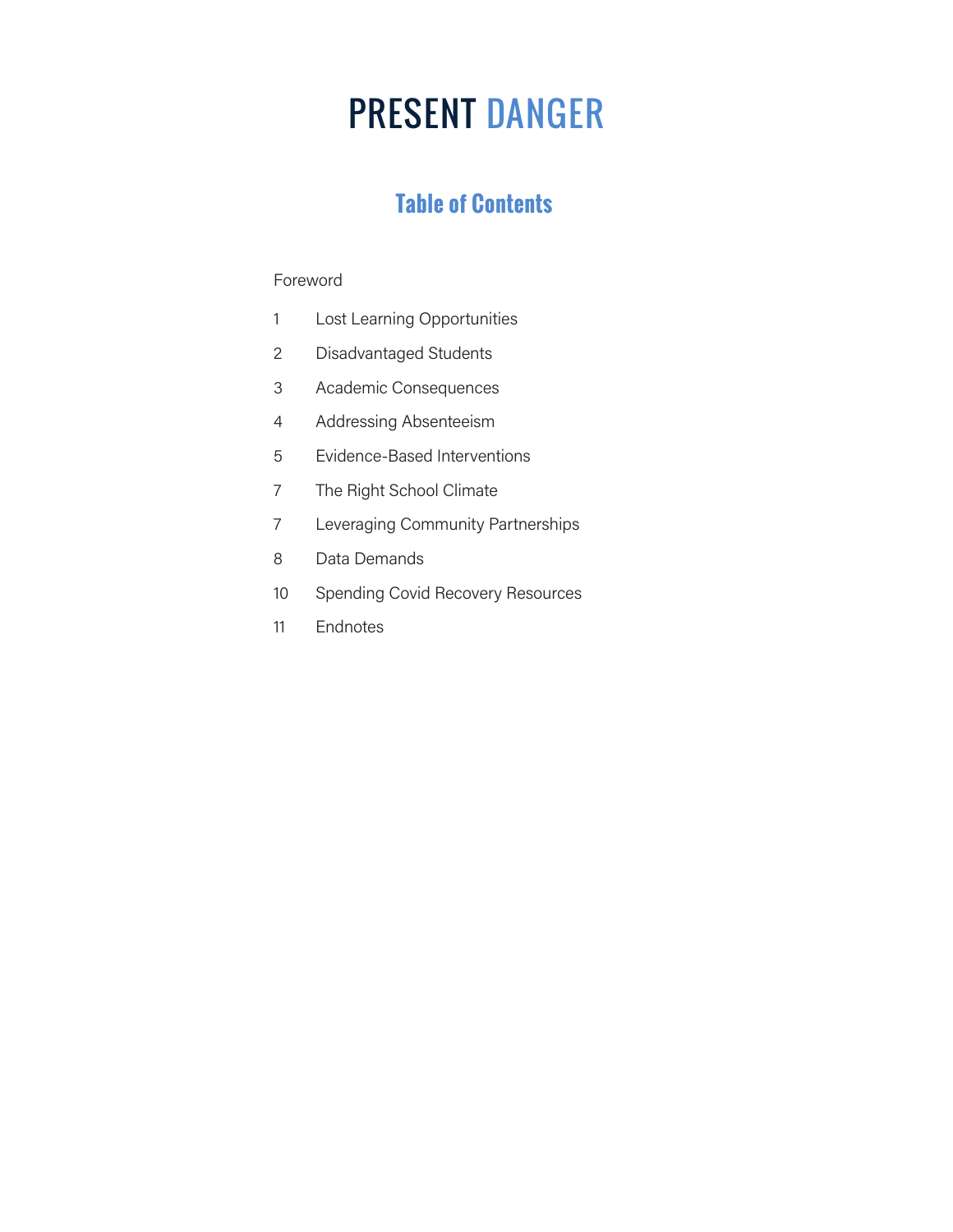# **FOREWORD**

With coronavirus vaccinations rising, Covid cases falling, and schools reopening, education leaders are turning their attention to expanding learning opportunities post-pandemic.

But as this new FutureEd report makes clear, strikingly high rates of student absenteeism threaten that work. The report presents the findings of a detailed analysis of absenteeism during the pandemic in five school districts serving nearly 450,000 students in the South, Southwest and West, including substantial proportions of low-income students of color. The analysis was conducted by California-based EveryDay Labs, a company cofounded by Harvard Kennedy School behavioral scientist Todd Rogers that works with 2,000 schools to improve student attendance.

Report author Phyllis W. Jordan, who serves as FutureEd's editorial director and who has written extensively about student absenteeism, parses the EveryDay Labs findings and their consequences, and shares smart strategies for using federal Covid relief aid to address the rising tide of student absenteeism.

We are pleased to partner with EveryDay Labs on the report. Hedy Chang of Attendance Work provided helpful feedback on early drafts. And we are grateful to the Shah Family Foundation for funding the project.

## **Thomas Toch Director, FutureEd**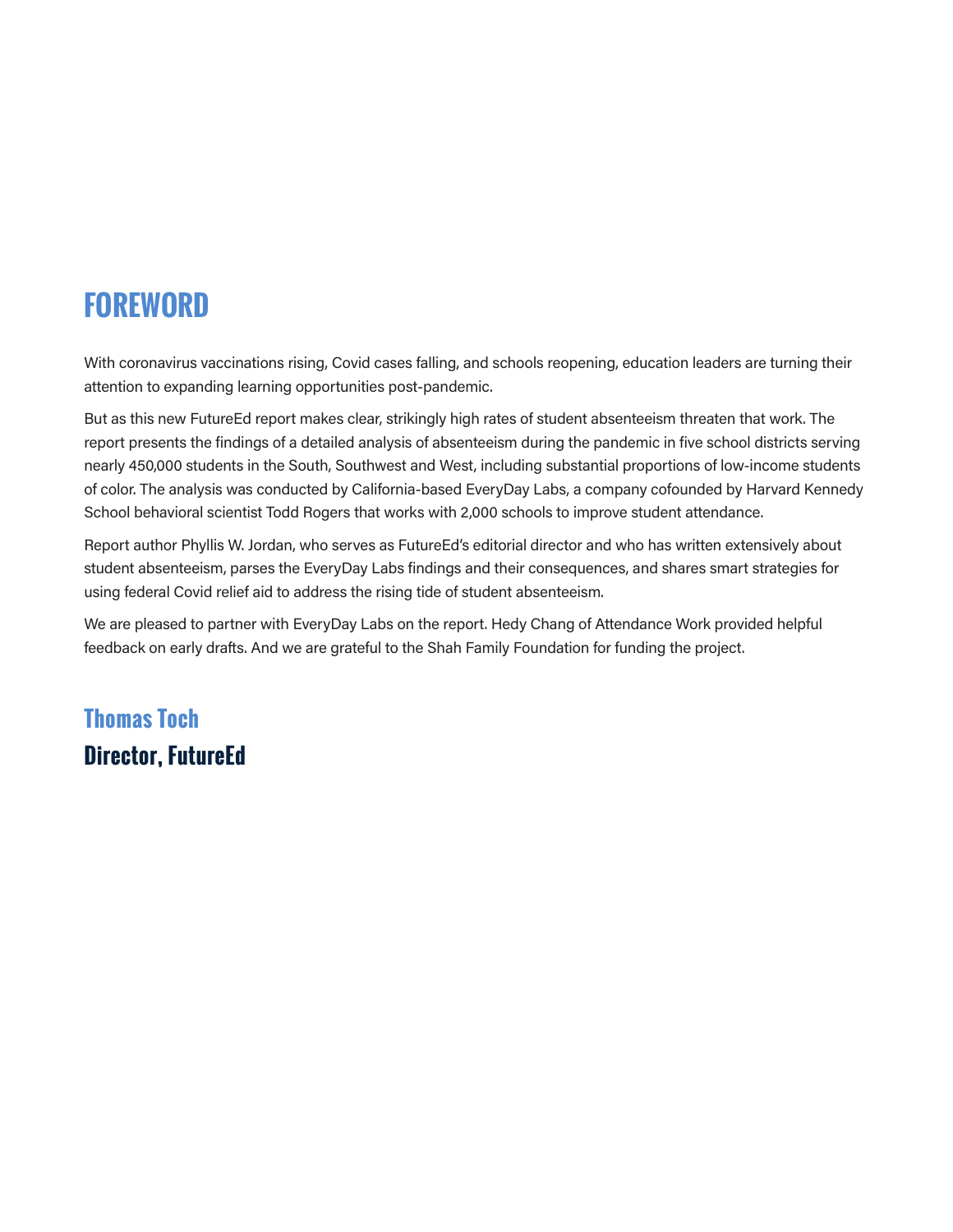**States and school districts nationwide have reported higher student absenteeism during the pandemic, with schools shuttered and families struggling with the often devastating consequences of Covid-19. But a detailed examination of pandemic attendance trends in five school districts serving nearly 450,000 students suggests that student absenteeism has been far greater during the pandemic than previously reported, especially among young children and those from disadvantaged backgrounds.** 

Significant numbers of students have missed fully half the school year. Together with declining public school enrollments during the pandemic, the striking increases in student absences during the Covid crisis have greatly intensified an absenteeism problem that was already pervasive prior to the pandemic. Left unaddressed, it threatens to disrupt emerging efforts to build back achievement as students return to school.

Yet states, school districts, and schools can take a range of steps to increase attendance, supported by the unprecedented infusion of federal Covid-19 recovery funding. This report examines the scope of the student absenteeism crisis, explores its causes and consequences, and provides policymakers and practitioners with a range of proven solutions to the problem.

### **Lost Learning Opportunities**

Absenteeism represents lost instructional time in its purest form. Even before the pandemic, one in six U.S. public school students were considered chronically absent, meaning they missed 10 percent or more of the school year in excused, unexcused or disciplinary

absences.<sup>1</sup> That level of absenteeism is linked to weaker social skills in kindergarten, poorer reading skills in third grade, and lower high school graduation rates.<sup>2</sup>

The bleak pre-pandemic picture makes the new absenteeism analysis all the more troubling. It was conducted in school districts serving substantial proportions of low-income students of color in the South, Southwest and West by California-based EveryDay Labs, a company cofounded by Harvard Kennedy School behavioral scientist Todd Rogers that works with 2,000 schools to improve student attendance. The analysis breaks down absences by age, ethnic and racial background, socio-economic status and other factors.

Rogers and his team found striking levels of severe absenteeism. One of the study's most troubling findings was a sevenfold increase in the number of students missing 50 percent or more of the school year during the pandemic, a level of absenteeism that few educators even contemplate. In one school district with nearly 100,000 students, the percentage of students absent half the school year rose from .9 percent in 2019-20 to 7 percent in 2020-21.

And while absenteeism is typically most prevalent at the high school level, the EveryDay Labs analysis found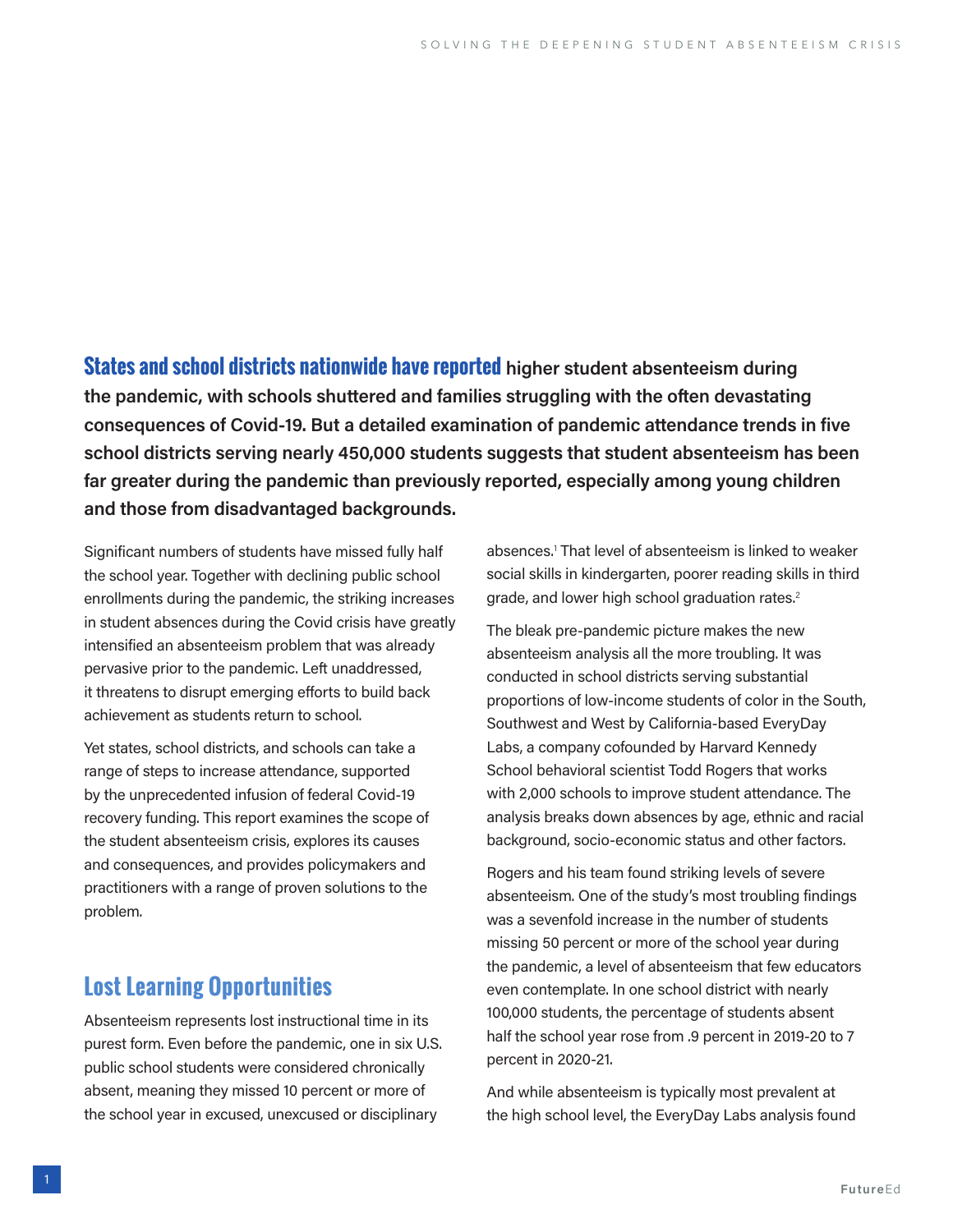sharply higher absences among younger children. One school district saw its absenteeism rate nearly double from 12 to 23 percent—among students in kindergarten through fourth grade. Another saw a 60 percent increase in absenteeism in kindergarten through sixth grade.

The analysis also revealed increases in severe absenteeism among early learners. In a mid-sized district, the proportion of students in kindergarten through sixth grade missing at least half the school year climbed from .1 in 2019-20 to 2.5 percent in fall 2020. In another district, the proportion went from zero to 2.5 percent in kindergartens through fourth grade.

Other studies also reveal increasing absenteeism in elementary schools. In Charlotte, North Carolina, district data show elementary schools registered higher rates of chronically absent students than high schools in the 2020-21 year, reversing past trends. The elementary school rate rose from 11 to 18 percent, while the high school rate dropped from 17 to 16.<sup>3</sup>

#### **Disadvantaged Students**

In perhaps the least surprising—but most distressing trend in the EveryDay Labs analysis, disadvantaged students have missed more school than their peers in the past year, exacerbating pre-pandemic disparities in attendance and achievement. Children living in poverty, English language learners, and students with disabilities are particularly struggling to attend school regularly. There are racial disparities, as well, with rates rising faster in many places for Black and Latino students than for White students.

One mid-sized district in the study saw its chronic absenteeism rate for students who qualify for free and reduced-price meals climb nearly 12 percentage points, compared to a 1-point increase among students who don't qualify. In another mid-sized district, the percentage of chronically absent students rose 19 percentage points among Black children, nearly doubling, while it inched up less than 1 point for White

students. In a third district, the rate for Black students increased to nearly 20 percent, while the rate for White students actually dropped, from 7.6 to less than 4 percent.

Connecticut's absenteeism picture illustrates the challenges facing English learners; the state reports that more than a third of its students in that category were chronically absent in fall 2020, the highest rate of any student subgroup and a trend that also played out in other parts of the country.<sup>4</sup>

The decline in attendance has accompanied a precipitous drop in school enrollment. Each of the districts in the EveryDay Labs study saw enrollment numbers decline, especially in the early grades. One district saw a 29 percent drop in the number of 3-yearolds in pre-K and a 25 percent drop in 4-year-olds. Another recorded a 22 percent decline in the number of pre-K students and a 7 percent drop in kindergarten. And a third reported a 13 percent decline in kindergarten students. The enrollment declines have implications not just for student learning but also for school financing.

In a seemingly contradictory finding, some school districts are reporting that more students have perfect attendance. Every district in the EveryDay Labs analysis saw its perfect attendance rates climb, in many cases doubling from the previous year. In all but one district, chronic absenteeism rates rose at the same time. One large district saw the percentage of students with perfect attendance nearly triple from 13 to 36 percent in its schools with concentrated poverty. At the same schools, the chronic absenteeism rate climbed from 21 to 34 percent.

"I've been working with attendance data for over five years, and I've never seen anything like this," said Jessica Lasky-Fink, a senior data analyst at EveryDay Labs. "And this increase in perfect attendance is continuing into April. It's staggering."

However, an increase in perfect attendance is not necessarily good news in the context of the pandemic. The trend likely reflects the fact that attendance is hard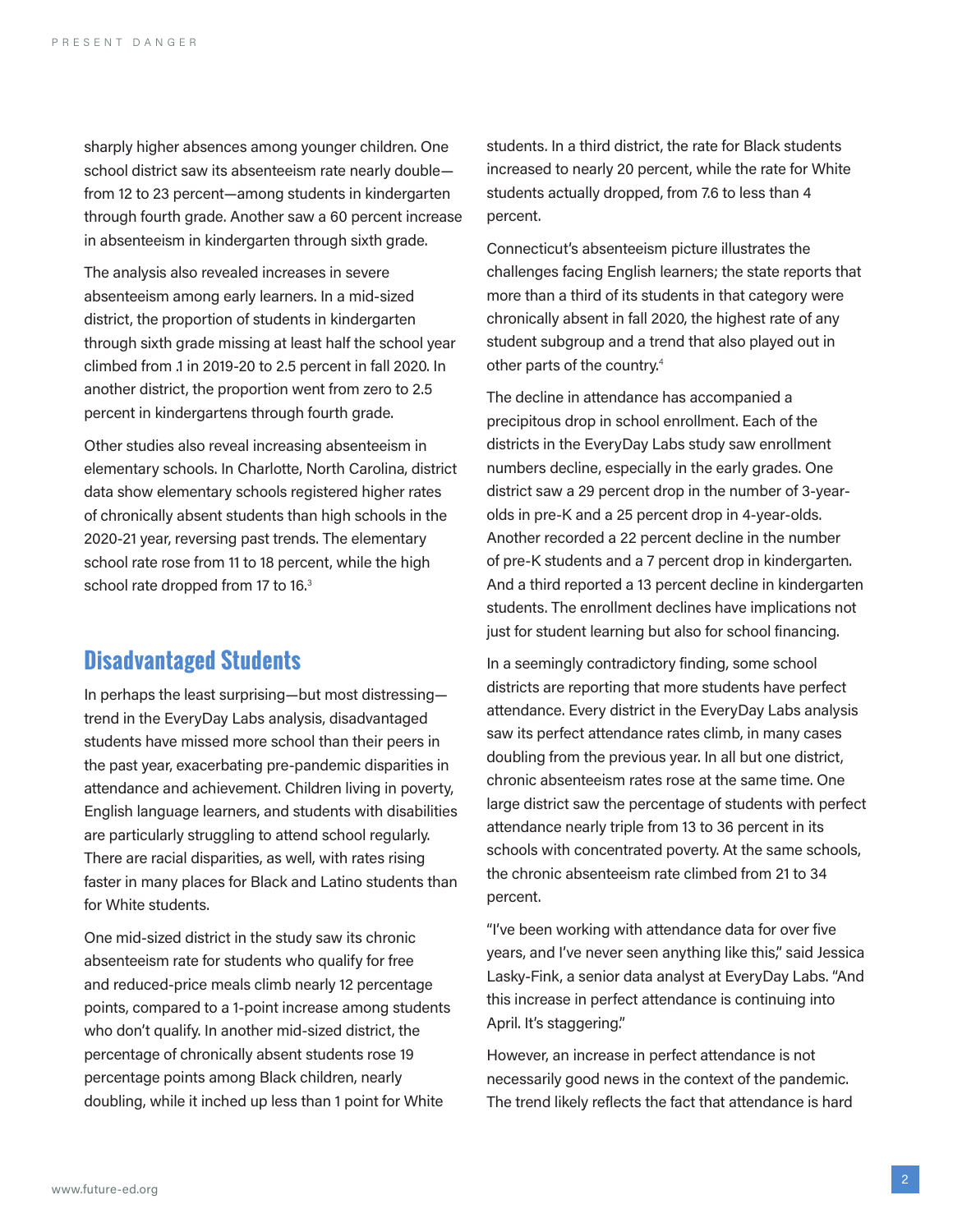to define and harder to track with schools delivering education in different ways. With millions of students learning remotely, states and districts have had to rethink what it means to "attend" school, especially when students have challenges connecting to the internet during class time.<sup>5</sup> As many as 19 states weren't tracking daily attendance this fall, an Attendance Works survey found.<sup>6</sup>

What's more, the definition of attendance varied, with some districts counting a student as present if they logged in for even a minute of time and others requiring a half day's online participation. Some counted completed assignments or a conversation with a teacher as a sign of attendance. The myriad definitions made sense, given that some students couldn't log in to live classes but were watching them later.<sup>7</sup> But the variation made it harder to know who was truly engaged in learning.

Before the pandemic, a robust body of research demonstrated that poverty and its related tangle of problems—unreliable transportation, unstable housing, poor health—put students at higher risk of missing school.<sup>8</sup> The pandemic has made matters worse, leaving students stuck at home without devices or WiFi, shuttled to new homes far from school, caring for younger siblings, in many instances struggling with anxiety or depression—and less likely to attend school, either online or in person.

The U.S. Education Department in recent months has found nearly identical daily attendance rates for inperson and online instruction, while hybrid schedules with students showing up on certain days or at certain times—tend to produce more absences.<sup>9</sup>

#### **Academic Consequences**

Pandemic-era schooling has been particularly hard on early elementary school students, who rely more on a teacher's direction and connection than do older students. Learning online, or attending only on certain days, has made it hard to build strong attendance habits and maintain supportive relationships that help motivate students to attend school.

Amplify Education Inc. compared the reading scores of 400,000 students nationwide in fall 2019 and fall 2020 and found that first and second graders suffered the steepest declines in reading skill during the pandemic.<sup>10</sup> An analysis of literacy skills in Los Angeles elementary schools showed the largest losses among kindergartners and first graders during the same time frame.<sup>11</sup> And the statistics may underestimate the losses in the early grades, since many families chose not to enroll their young children in school this year.

These results should not be surprising. Pre-pandemic research draws a straight line between attendance and achievement in the early grades. A 2014 study by the University of Chicago Consortium on School Research found that students who are chronically absent between preschool and second grade have significantly lower learning outcomes at the end of second grade than their counterparts who are not chronically absent in the early years.<sup>12</sup>

A 2021 study from the Detroit Education Research Partnership confirmed that connection and found that every year of chronic absenteeism was associated with a 26 percent increase in the likelihood that a student would be eligible for retention under Michigan's Read by Grade 3 Law, which requires mastery of reading to advance to fourth grade.13 Equally concerning, a study of kindergarten absenteeism by University of Pennsylvania researcher Michael Gottfried linked missing too many days to lagging development of the social skills needed to persist in school.<sup>14</sup>

Making matters worse, elementary schools face logistical and pedagogical challenges as the pandemic subsides and more families choose to enroll their children in school. This fall, kindergarten classes are likely to be overcrowded with students ranging in age from 4 to 7. Those who skipped pre-K may have missed out on early learning, including important social skills and lessons on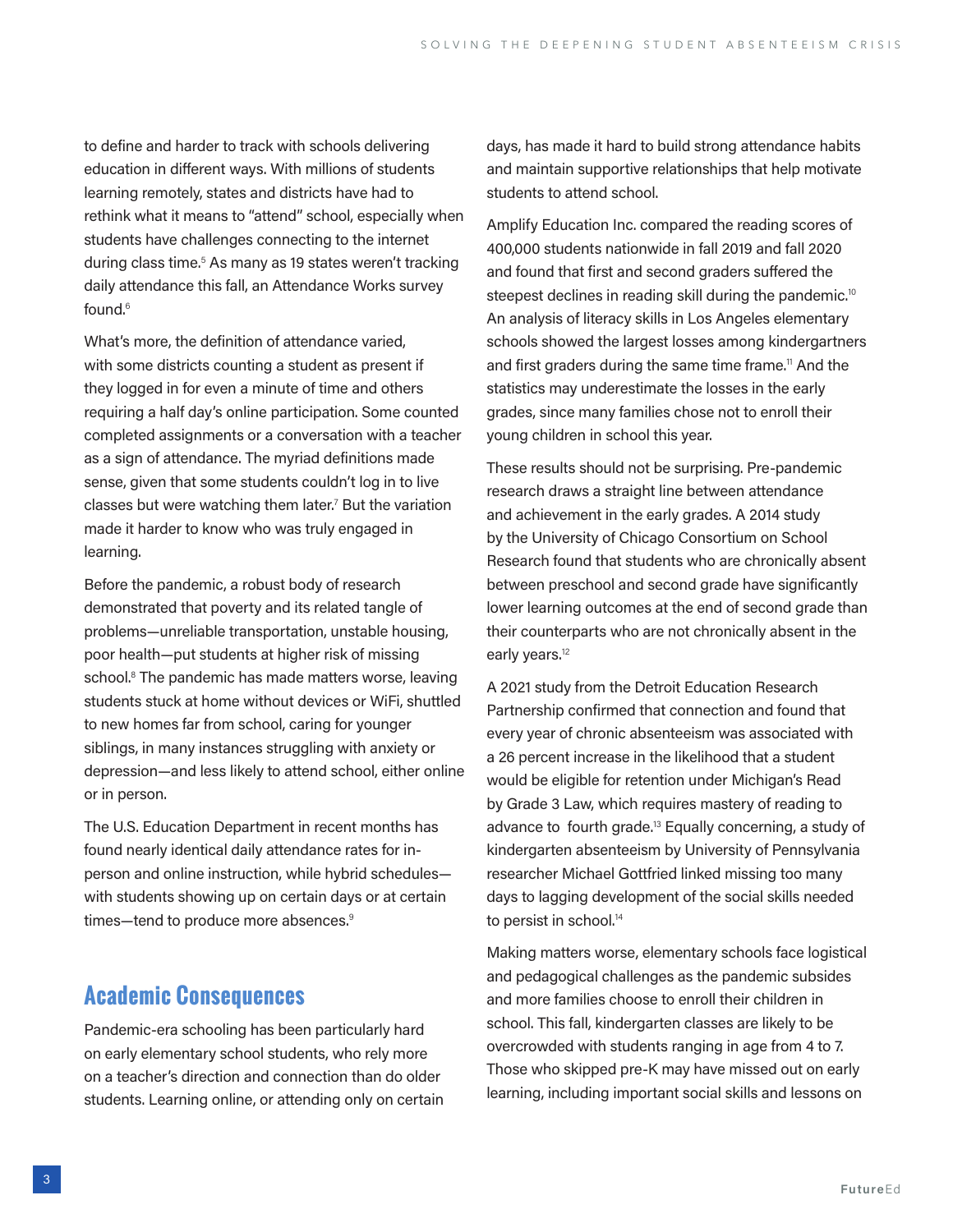how to behave at school. The isolation and trauma from a year at home will only compound these social-emotional concerns.

Older students don't suffer any less from chronic absenteeism. An Attendance Works study conducted before the pandemic found that students who missed three or more days in the month before taking the National Assessment of Educational Progress scored an average 12 to 18 points lower than their peers on the national tests.<sup>15</sup>

A recently published study led by University of Maryland researcher Jin Liu found that missing 10 English language arts or math classes in secondary school reduced test scores by 3 to 4 percent of a standard deviation. This is roughly equivalent to 1 to 1.5 months of learning for an average seventh grader and 2 to 3.3 months of learning for an average ninth grader. The absences also reduce the likelihood that students would graduate from high school and attend college.<sup>16</sup> And a study by the Utah Education Policy Center of the University of Utah in 2012 found that students were seven times more likely to drop out of high school if they were chronically absent in any year between the eighth and 12th grades.<sup>17</sup>

Johns Hopkins University researchers report that the predictive power of chronic absenteeism emerges early in students' academic careers. They have found that sixth graders who missed 20 percent of the school year were likely to drop out of high school if schools didn't intervene.<sup>18</sup>

The missed days leave students disengaged from their studies and from the relationships with peers and teachers that keep kids coming back to school.19 And high levels of absenteeism also affect students who show up for class regularly, because the churn slows down instruction for everyone.<sup>20</sup>

#### **Addressing Absenteeism**

These trends make clear that millions of students will need extra help recovering in the academic and socialemotional realms. Fortunately, the federal government has devoted billions in Covid relief dollars that states and school districts can use to address learning loss, including efforts to address the absenteeism crisis. In fact, the latest two federal laws specifically mention "tracking student attendance and improving student engagement in distance education" as a priority for addressing learning loss. The U.S. Education Department is asking states to submit spending plans documenting how they will use relief funds to identify and engage students who missed the most instruction in the past two school years or who did not participate consistently in remote learning.<sup>21</sup>

The three funding packages approved since March 2020 deliver more than \$190 billion to public K-12 schools through the Elementary and Secondary School Emergency Relief fund, known as ESSER. State education agencies can reserve up to 10 percent of that money to use for statewide priorities. Much of the first round of ESSER funding went to purchasing the equipment needed for remote instruction and to

#### **Three Rounds of Federal Covid Relief Aid**

**CARES Act:** Approved in March 2020, this package provided \$13 billion for K-12 schools, much of which has already been spent. The money, known as ESSER I, must be obligated by September 2022.

**CRRSA:** Approved in December 2020, this measure provides \$54 billion for K-12 schools. The ESSER II money must be obligated by September 2023.

**American Rescue Plan:** Approved in March 2021, the stimulus package provides \$123 billion for K-12 schools—20% of which must be spent addressing learning loss. The ESSER III money must be obligated by September 2024.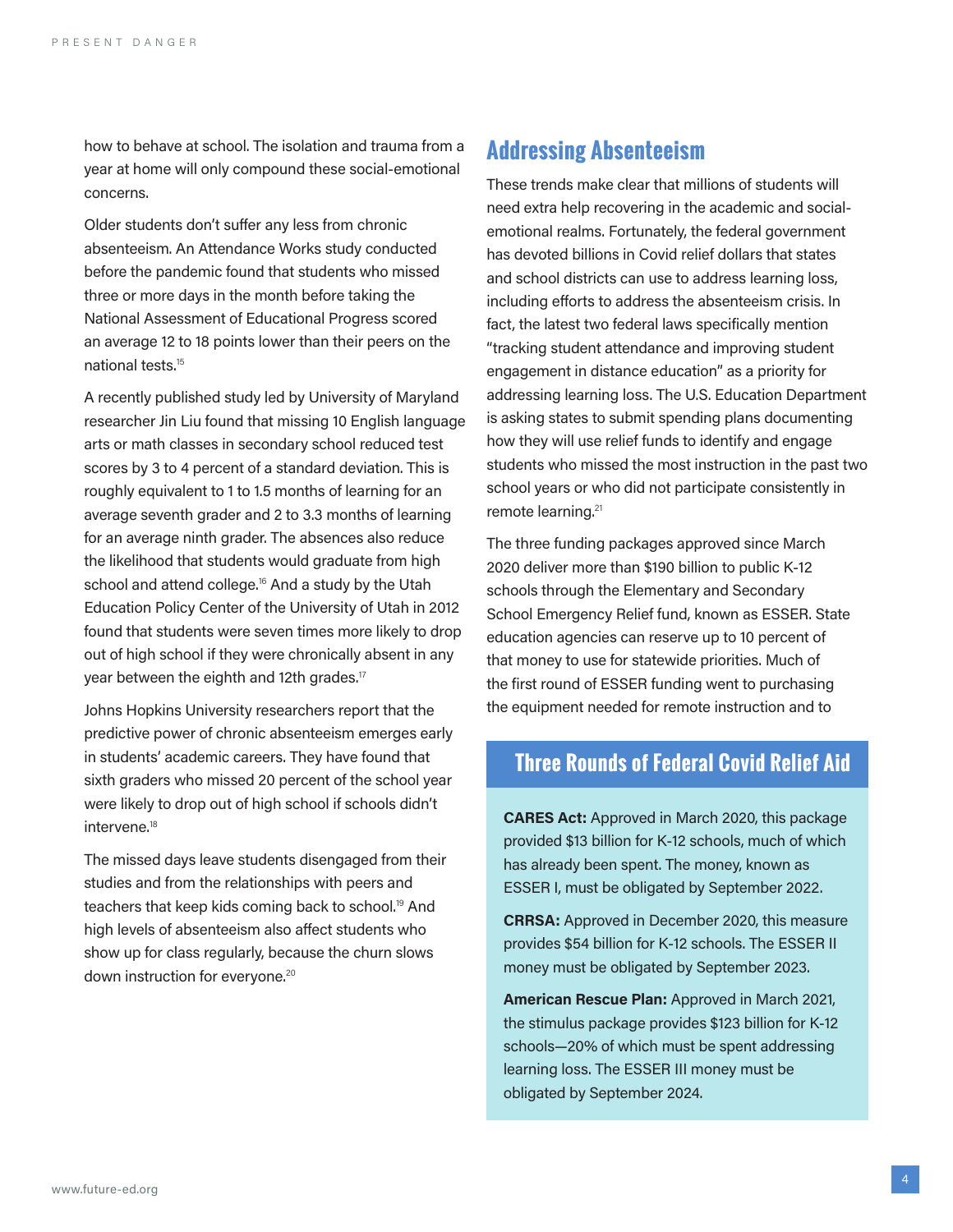ensuring schools were clean and physically distanced for reopening. School districts received a second round of ESSER funding in the spring and should receive the third round in late spring or early summer, money that can be spent over the next three years.

The American Rescue Plan, approved in March 2021, requires local districts and charter schools to spend at least 20 percent of their ESSER money to address student learning loss; likewise, states must spend at least 5 percent of their total allocation on that goal—about \$6 billion nationwide—with another 1 percent going for summer learning and 1 percent for extended day programs. But these approaches to accelerate learning will only work if students show up for school. "The key to going back to school is that it needs to feel safe, normal, and expected," said Emily Bailard, chief executive officer of EveryDay Labs.

### **Evidence-Based Interventions**

The American Rescue Plan specifies that states and school districts deploy "evidence-based interventions" to address learning loss, especially for disadvantaged students. These include "low-income students, children with disabilities, English learners, racial and ethnic minorities, students experiencing homelessness, and children and youth in foster care"—many of the same subgroups with the worst attendance records during the pandemic.

In Education Department parlance, "evidence-based" has a very specific meaning; it refers to four levels of research findings prescribed in ESSA. These levels range from a gold-standard study comparing students and schools in a random trial to a practice that "demonstrates a rationale" for effectiveness.<sup>22</sup>

FutureEd and Attendance Works in 2020 published an **[Attendance Playbook](https://www.future-ed.org/attendance-playbook/)** that describes two dozen strategies for reducing absenteeism and notes the federal evidence level that each achieves.23 Several of the strategies could become critical components of

a broader plan to address learning loss with federal funding in the wake of the pandemic. They include:

**Home visiting**. One practice for reaching students isolated by the pandemic is home visiting, which involves an in-person or virtual visit with a student's family. Designed to encourage family engagement, these visits have been proven to reduce absenteeism.24 The point is not to show up and nag students and families about attendance, but rather to build relationships that encourage students to come to school every day.

During the pandemic, these visits became lifelines for families who lacked the ability to connect with school officials or were struggling with hunger, illness or unemployment. In Connecticut, state leaders plan to spend some of their Covid relief aid on an extensive home visiting campaign this spring and summer. Rather than pull teachers out of the classroom, the plan calls for tapping community-based organizations to reach out to families they may already have connections with and to ensure children attend summer programs and show up for school regularly.25 Retired teachers could also play the role short term.

**Nudges.** Another evidence-based form of outreach comes through letters and texts alerting parents to their children's absences. These so-called "nudges" have proven effective in improving student attendance, several studies show.<sup>26</sup> The approach works, in part, because many parents are unaware of how many days their children have missed. In a study by Todd Rogers of Harvard and EveryDay Labs and the University of California-Berkeley's Avi Feller, alerting parents to that information, in letters written in simple, nonjudgmental language, reduced total absences and the share of students who were chronically absent, compared to students who didn't receive the nudges.<sup>27</sup>

Another set of researchers, Peter Bergman and Eric Chen of Teachers College, Columbia University used texting to target 22 middle and high schools. The weekly updates about missed assignments and absences reduced course failures and increased class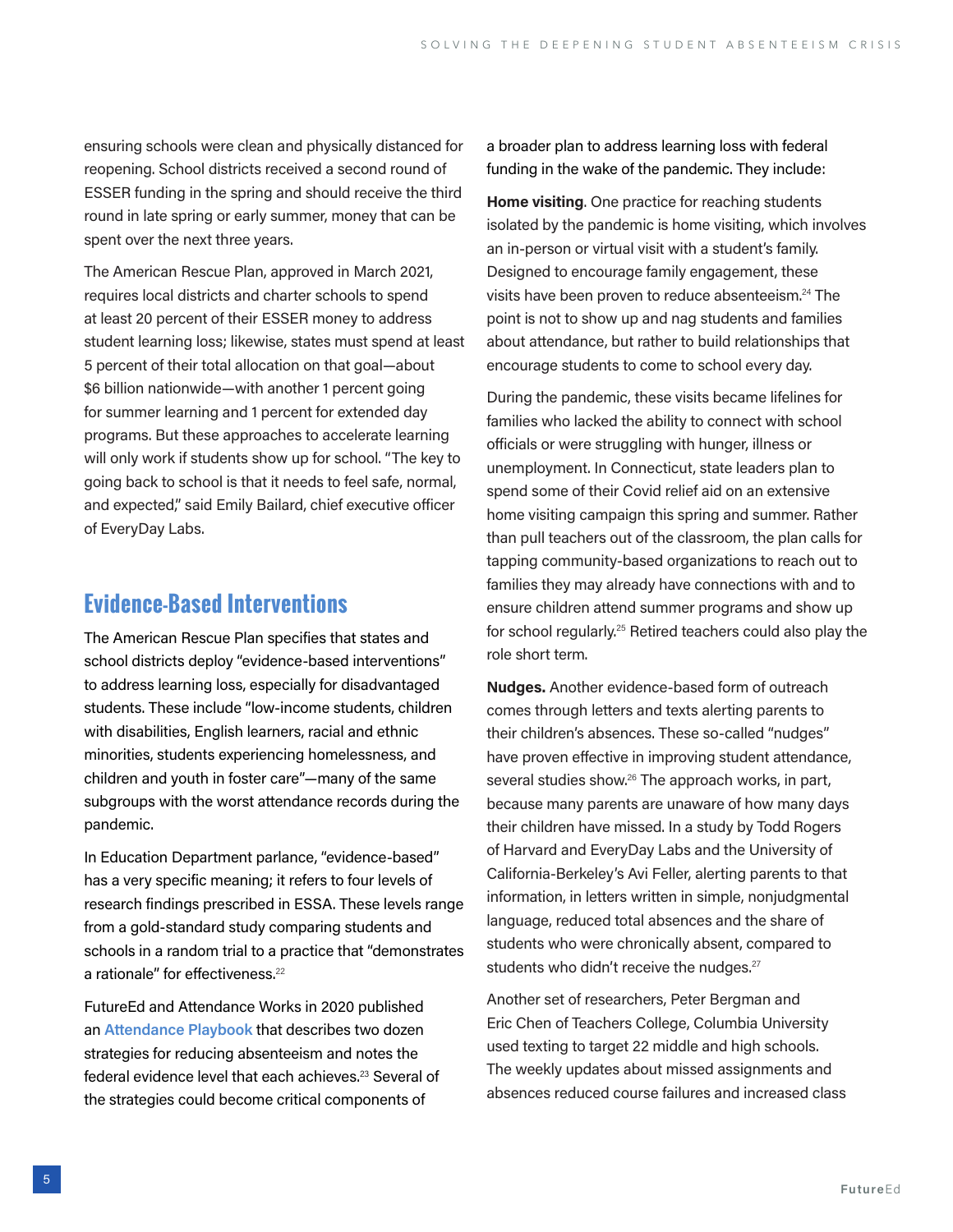#### **Federal Levels of Evidence**

The federal Every Student Succeeds Act sets definitions for evidence-based practices when districts use federal funding, such as that provided by the American Rescue Plan, to improve schools.

**Strong:** The highest level of evidence requires that the strategy produce a significant effect in at least one "gold standard" experimental study, a "randomized control trial" comparing the impact of an absenteeism intervention on a randomly selected group of students to the absenteeism rates of similar students who don't receive the intervention. Such studies require a large, multi-site sample of at least 350 students in more than one location, without much attrition among participants over the course of the experiment.

**Moderate:** The second highest level of evidence should include a significant impact either from a randomized control trial with a high attrition rate among participants or a quasi-experimental study, one that compares equivalent groups but not in a random fashion, using a large, multi-site sample. The research should not be overridden by another study on the same intervention with negative effects.

**Promising:** The third level of evidence requires at least one well-designed and well-implemented study establishing a correlation to positive results without as much equivalence between groups. It can also include a randomized control trial or quasiexperimental study that did not meet the definition of a large, multi-site sample. The researchers must have selected a representative sample without any bias or skew toward certain groups. The research should not be overridden by another study on the same intervention with negative effects.

**Emerging:** The lowest level of evidence requires a rationale or logic model based on research to suggest that the intervention could potentially yield positive results, but rigorous evaluation has yet to be completed.

attendance.28 Dallas is using nudges this spring to reach out to students with high rates of absenteeism. The Los Angeles Unified School District used the approach for a remote summer program last year and found the regular communication cut down on absences among students, who were mostly from low-income Latino families.<sup>29</sup>

**Tutoring and mentoring.** With school districts eager to invest in high-dosage tutoring to accelerate learning, it's important to know that the caring relationships such programs create can also reduce absenteeism and enhance students' sense of belonging. This represents a more targeted approach to learning loss, moving to the second tier in the traditional multi-tiered system of support used by many schools.

Check & Connect, a program included in the U.S. Institute of Education Sciences What Works Clearinghouse, is an evidence-based intervention shown to improve attendance in the early grades and to reduce dropout rates.30 Another model for improving attendance is known as success mentoring, developed during a three-year pilot in New York City. It draws on community mentors, school staff or older students within a school.

According to a study by researchers Robert Balfanz and Vaughan Byrnes at Johns Hopkins University, all three approaches worked as long as the mentoring met certain criteria: Mentors were on site at least three days a week; worked with a defined and manageable caseload; had access to attendance data; and had a voice in weekly principal-led student success meetings.<sup>30</sup> There is broad support for using federal pandemic relief aid to tutor struggling students. That investment would pay extra dividends in the form of improved attendance if a mentoring component were added to the tutoring equation.

These interventions have a price tag. Home visiting often include overtime pay for teachers or other staff members working beyond regular school hours. Nudges involve staff hours, as well as postage fees for letters. Training and supervising tutoring programs takes time and money, as does using an established, evidence-based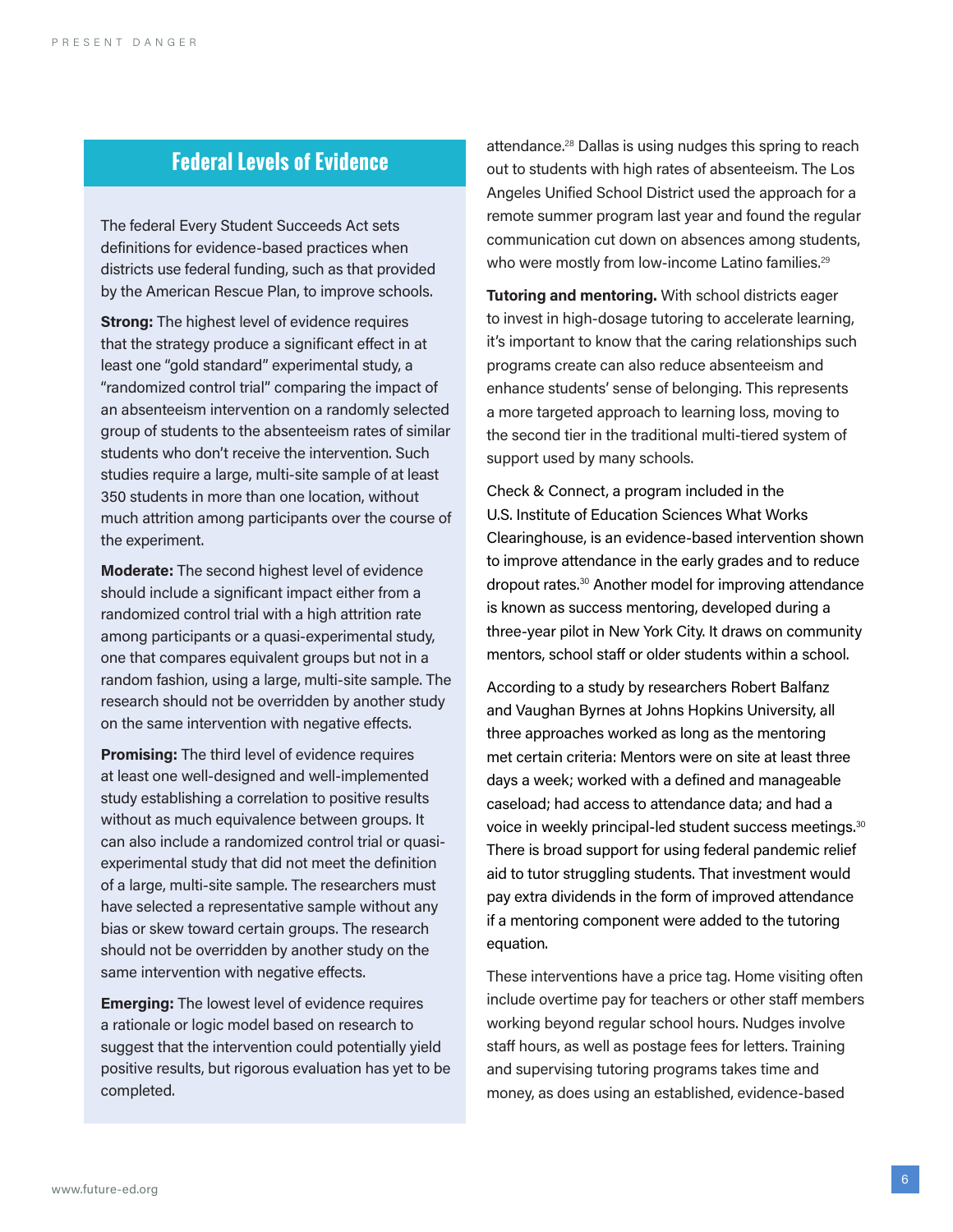program that delivers these services. Districts could use Covid relief aid for these efforts, and states could sponsor programs in targeted areas.

#### **The Right School Climate**

In any year, schools need to create a welcoming climate that ensures students want to come back day after day. This is particularly important after the tumult of the past year, with schools opening and closing and with students losing loved ones, suffering from hunger, or just missing their connections to teachers and friends.

An attendance messaging campaign at the start of the school year can set the right tone. So can positive greetings, whether principals are welcoming families as they arrive to drop off children or teachers are finding special ways to greet students as they enter the classroom.32 Providing breakfast in the classroom or grab-and-go bags for older students has improved attendance rates.<sup>33</sup> In elementary school, a wellorganized recess can make a difference in a school's climate and, ultimately, attendance.<sup>34</sup>

Schools and districts should anticipate behavioral problem among students who have struggled during the pandemic or who have simply gotten out of the practice of being in school. When possible, schools should avoid responding with suspensions. A harsh disciplinary climate can take a toll on academic achievement and reduce engagement, both for suspended students and their peers who feel discipline is imposed unfairly.<sup>35</sup> Given that suspensions have disproportionately affected Black and Latino students in the past, a strict approach to discipline has consequences for equity, as well.

Disciplinary absences also contribute to chronic absenteeism, creating yet more days of lost learning. Schools should consider adopting a "restorative" approach to discipline, which involves bringing together students in peer-mediated small groups to talk, ask questions, and air grievances. Research shows these practices can reduce suspensions and create the

kind of safer, fairer school climate shown to improve attendance.36 This approach works better when it includes training for administrators, teachers, and counselors.

There are always students who refuse to come to school because of anxiety or depression. For these students, the dread of attending school inevitably increases with every day they miss.<sup>37</sup> Coming back to class after the pandemic will be particularly challenging for this population; chances are the ranks of school refusers have grown during the long absence from school. These students will need additional support to return to the classroom.

Each of the Covid relief packages specifies that mental health support for students is an appropriate use for the dollars flowing to K-12 schools. Districts and states should explore ways to expand counseling and nursing staffs, as well as mental health supports, mindful that the extra dollars will run out in three years. Investing in equipment for telehealth, an evidence-based strategy for reducing absenteeism by connecting students with health providers remotely, could be an effective, sustainable strategy for expanding access to mental and physical health services.<sup>38</sup>

The U.S. Education Department has released a handbook of best practices and is asking districts to share successful approaches for an online clearinghouse.<sup>39</sup> The department should also use its renewed guidance on school discipline to emphasize the role that suspensions play in chronic absenteeism. Punishing a missed day with more days out of school simply doesn't make sense.40 The guidance should discourage the use of such approaches and promote more holistic solutions to behavioral problems.

## **Leveraging Community Partnerships**

To expand and sustain these recovery efforts, school districts should collaborate with other public agencies and community-based organizations. The local transportation agency can brainstorm ways to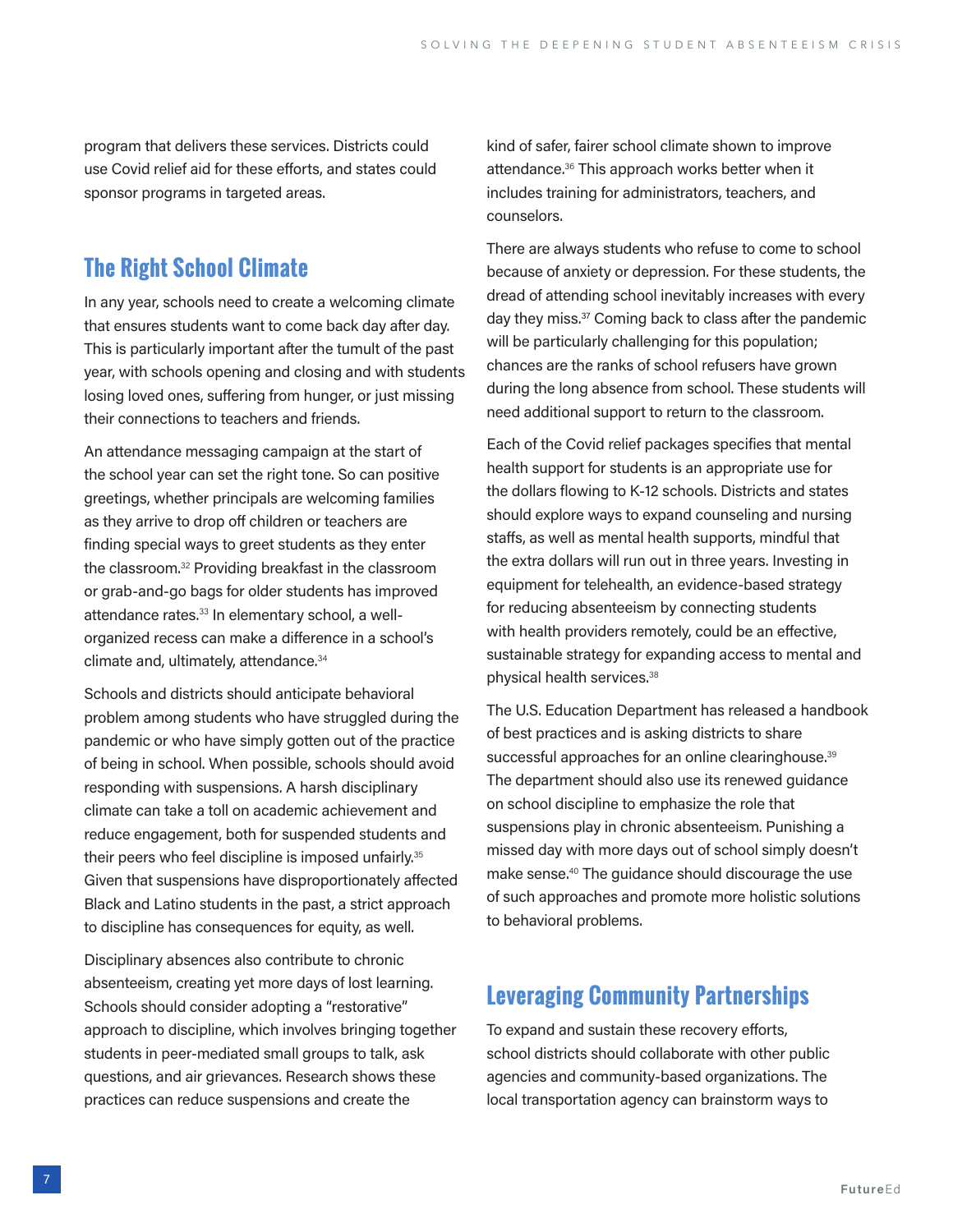help students get to school more easily. The health department can connect students suffering from asthma to health resources. Nonprofits and faith groups can provide volunteer tutors and mentors. And local universities can help with data analysis.

Beyond the local community, another source of support is AmeriCorps, a national service program that already provides schools about 90,000 members each year, serving as mentors, tutors, attendance staff, and other roles. In Pittsburgh, an AmeriCorps member served as a liaison with families, texting them about their children's attendance and helping them navigate challenges that were keeping students from getting to school.<sup>41</sup>

National service programs received a \$1 billion boost in the American Rescue Plan, helping to expand the ranks and the reach of these workers. While districts can apply directly for an AmeriCorps grant, they would need capacity to recruit, enroll and train the members and meet the agency's reporting and evaluation requirements. A better approach would be to work with an organization with a demonstrated track record like City Year, an evidence-based nonprofit that deploys AmeriCorps members to schools, or with a local United Way chapter.<sup>42</sup> AmeriCorps requires matching funds, which could come from Covid relief aid.

Each state has a national service commission that can help connect schools and districts with AmeriCorps. These commissions, appointed by governors, manage 80 percent of AmeriCorps funds. State education agencies should consult with their commissions as they develop plans for spending relief aid and provide guidance and recommendations to local education agencies for their relief aid spending.

At the federal level, the Education Department can support the use of national service members by encouraging or requiring state education agencies to work closely with their state commissions. The Biden administration should also consider creating a Corps for Student Success, a framework for supporting students proposed by the Everyone Graduates Center at Johns Hopkins University, the COVID Collaborative, and City Year, and endorsed by more than 40 other organizations.<sup>43</sup>

Another approach that has worked to reduce absenteeism is the Full-Service Community School. This model brings together multiple interventions by multiple public agencies and community-based organizations, essentially turning schools into neighborhood hubs that offer a range of services for students and families. Nonprofits and public agencies that deal with housing, health and transportation are often part of the collaborative effort.

A 2020 RAND Corporation analysis of New York City schools showed that the approach improved student attendance.44 The American Rescue Plan specifically mentions Community Schools as an evidence-based approach to providing mental health services and supports. Districts or states can use Covid relief dollars to pay for the school-based coordinators, who work with agencies and nonprofits to offer services. Likewise, the federal government could increase its funding for the Community Schools model, which is funded under the Every Student Succeeds Act's Title IV. The latest budget proposal includes a hefty increase for the program.

State and federal agencies can facilitate community partnerships by making it easier to share data among agencies and community organizations enlisted to support attendance initiatives. Afterschool programs, as well as tutors and mentors, should have access to certain student records, so they can devise strategies to turn around absenteeism.

#### **Data Demands**

In many school districts, tackling the absenteeism crisis will require upgrading and updating data systems, so that schools can see all the data collected in the past year from online platforms, in-person attendance rolls and other systems that have not always connected during the pandemic.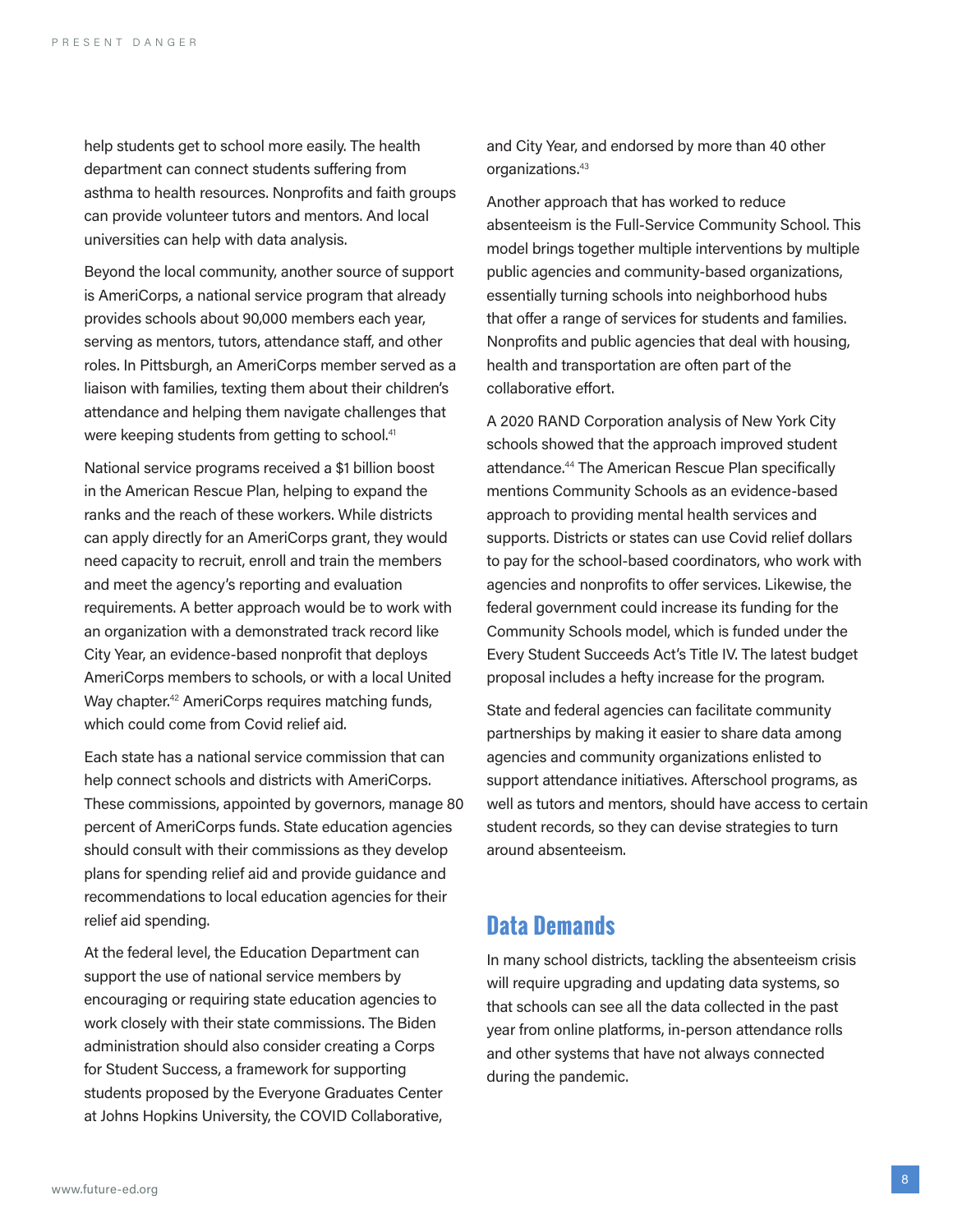It will also require regular reports that allow teachers and administrators to identify new patterns of absenteeism quickly and recognize the reasons that some students are missing school. That will mean training to ensure all staff members know how to interpret absenteeism information and act on it.

States can play a key role in this area. Smaller districts often have limited capacity and time to analyze attendance records carefully. State education departments can collect the data, pull out absenteeism trends, and provide actionable reports to schools and districts. Such a process can also identify schools that are exceeding expectations. Connecticut responded to the pandemic with two new data collection requirements: a weekly, district-by-district tally of instruction modes and a monthly tracking of attendance data. The state now tracks attendance rates in the different learning models.<sup>45</sup>

Establishing a clear, consistent definition of absenteeism, both in remote and in-person settings, will be key to this work. Even before the current crisis, states and school districts used a range of definitions for what constitutes a school day, an absence or even a student—a problem when trying to improve attendance on a wide scale.<sup>46</sup> In California, for instance, students are considered present if they show up for one period; in Washington, D.C., they need to attend 80 percent of the school day.

In order to assess which schools and districts need the most support, states should ensure that districts are using common definitions and producing comparable data. EdFacts offers some helpful definitions, but the Education Department should provide districts additional guidance on how to report data during the pandemic.

Ultimately, it will take the collaborative efforts of educators, families and community partners to turn around the troubling recent absenteeism trends. Children have endured a year like no other, cut off from school and friends, suffering from hunger or poor health, and falling behind where they should be in reading and math. Recovering from the pandemic begins with getting students back to school, whether in-person or online. The effort continues with a comprehensive effort to reengage students and families and provide a welcoming atmosphere when they arrive at school. And it requires a data-informed, evidence-based approach targeting the right interventions to the right students. Schools cannot do this alone. Entire communities must work together to ensure their students thrive once the pandemic has ended.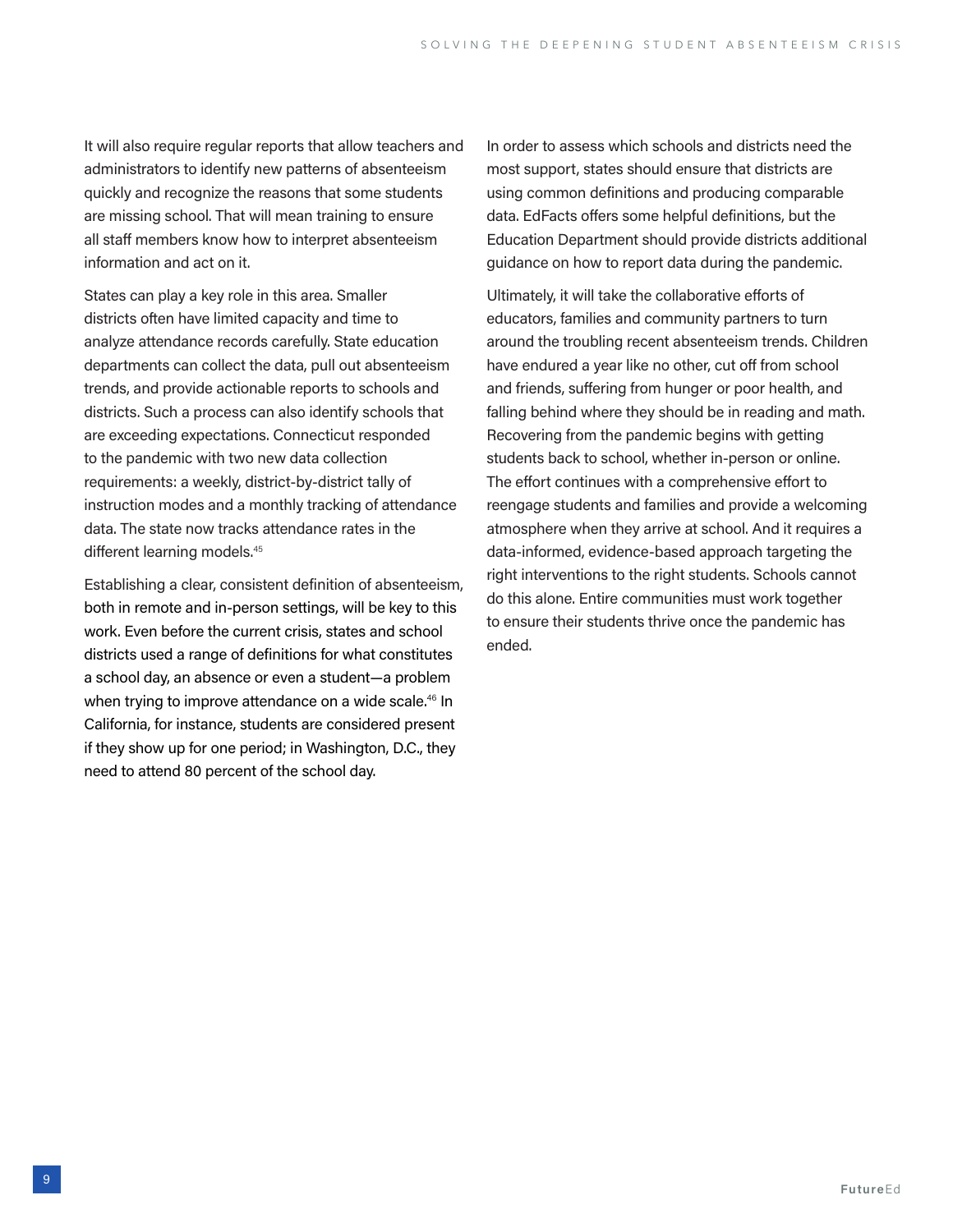| <b>Spending Covid Recovery Resources</b><br><b>A Summary of Recommendations for Addressing Student Absenteeism</b> |                                                                                                                                                                                                                                                                                                                                                                                                 |                                                                                                                                                                                                                                                                                                                                       |                                                                                                                                                                                                                                                                                                                 |
|--------------------------------------------------------------------------------------------------------------------|-------------------------------------------------------------------------------------------------------------------------------------------------------------------------------------------------------------------------------------------------------------------------------------------------------------------------------------------------------------------------------------------------|---------------------------------------------------------------------------------------------------------------------------------------------------------------------------------------------------------------------------------------------------------------------------------------------------------------------------------------|-----------------------------------------------------------------------------------------------------------------------------------------------------------------------------------------------------------------------------------------------------------------------------------------------------------------|
|                                                                                                                    | Local                                                                                                                                                                                                                                                                                                                                                                                           | <b>State</b>                                                                                                                                                                                                                                                                                                                          | <b>Federal</b>                                                                                                                                                                                                                                                                                                  |
| <b>Evidence-Based</b><br><b>Interventions</b>                                                                      | Invest in proven practices that<br>can both improve attendance<br>and address learning loss<br>such as home visits, nudges<br>and tutoring<br>• Provide staff training for using<br>these practices                                                                                                                                                                                             | • Use state share of relief funds<br>to promote best practices<br>Sponsor interventions in<br>targeted areas<br>• Provide technical assistance<br>to districts using proven<br>interventions                                                                                                                                          | • Reinforce the key role that<br>reducing absenteeism plays in<br>promoting academic recovery<br>• Create guidance on best<br>practices<br>• Provide convenings for<br>districts and states to learn<br>from each other                                                                                         |
| <b>School Climate</b>                                                                                              | • Develop strategies for<br>welcoming students and<br>families back to school<br>• Address the needs of students<br>who suffered trauma or<br>isolation with increased staff<br>and mental health programs<br>• Anticipate behavioral issues<br>and avoid harsh disciplinary<br>approaches<br>• Adopt healing practices such<br>as restorative justice, and train<br>staff to use them properly | • Provide financial support for<br>districts to hire counselors<br>and nurses<br>• Provide professional<br>development on restorative<br>practices and other<br>techniques for creating a<br>calm school climate                                                                                                                      | • Provide guidance and best<br>practices for states and<br>districts<br>• Use revised disciplinary<br>guidance to reduce excessive<br>suspensions and make clear<br>the connection to chronic<br>absenteeism                                                                                                    |
| Community<br><b>Collaboration</b>                                                                                  | Convene or work with<br>$\blacksquare$<br>community coalitions to<br>address absenteeism<br>• Tap AmeriCorps for extra<br>support<br>• Adopt the Community Schools<br>model to provide additional<br>support                                                                                                                                                                                    | Consult with state national<br>service commissions on plans<br>for spending Covid aid<br>Provide technical assistance<br>$\blacksquare$<br>and financial support for<br>launching Community<br>Schools<br>- Revise state laws to remove<br>undue obstacles to sharing<br>data across agencies                                         | • Promote the role of state<br>service commissions in Covid<br>recovery activities<br>Provide technical assistance<br>and financial support for<br>launching Community Schools                                                                                                                                  |
| <b>Data Tracking</b>                                                                                               | • Break down data based on<br>how many days students have<br>missed<br>Invest in system upgrades<br>$\blacksquare$<br>• Provide professional<br>development on data analysis<br>and attendance teams<br>Ensure schools are using<br>uniform definitions for<br>attendance terminology in<br>remote and in-person settings                                                                       | • Collect and analyze district<br>data, share actionable<br>attendance reports<br>Provide technical and<br>financial assistance to<br>districts<br>• Encourage use of other<br>federal grants, such as Title<br>IVa, for attendance data<br>improvements<br>Ensure districts are using<br>uniform definitions for<br>attendance terms | • Provide guidance to districts<br>and states on best practices<br>for data collection and<br>analysis<br>• Expand funding for Title IVa<br>grants that can be used for<br>attendance data systems<br>• Promote use of uniform<br>definitions for attendance<br>terms through EdFacts<br>reporting requirements |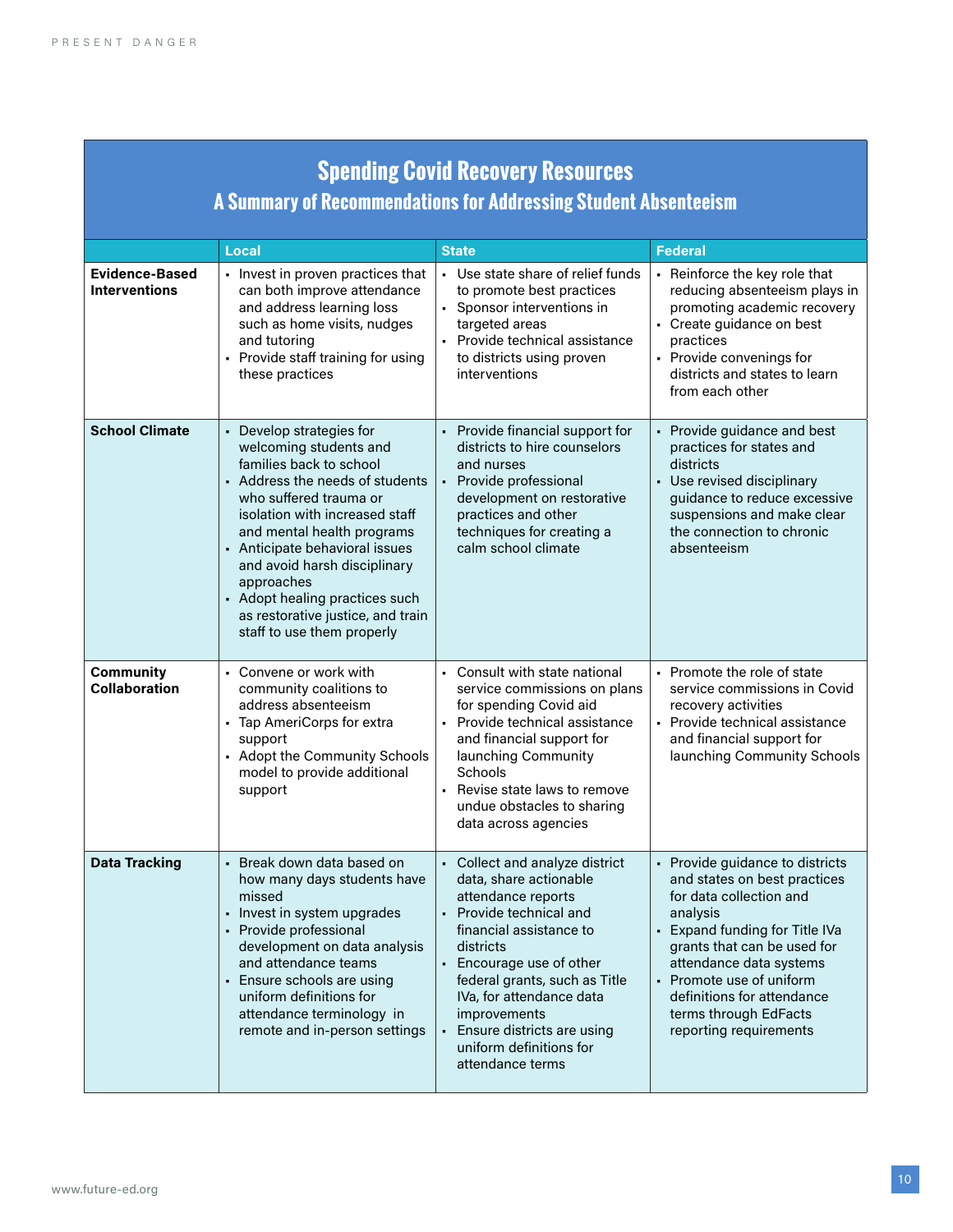## **ENDNOTES**

- <sup>1</sup> Attendance Works and the Everyone Graduates Center, "Using Chronic Absence to Map Interrupted Schooling, Instructional Loss and Educational Inequity: Insights from School Year 2017-18 Data," February 2021. **[https://www.attendanceworks.org/using-chronic-absence](https://www.attendanceworks.org/using-chronic-absence-to-map-interrupted-schooling-instructional-loss-and-educational-inequity/)[to-map-interrupted-schooling-instructional-loss-and-educational](https://www.attendanceworks.org/using-chronic-absence-to-map-interrupted-schooling-instructional-loss-and-educational-inequity/)[inequity/.](https://www.attendanceworks.org/using-chronic-absence-to-map-interrupted-schooling-instructional-loss-and-educational-inequity/)**
- <sup>2</sup> Jordan, Phyllis W. "Attendance Playbook; Smart Strategies for Reducing Chronic Absenteeism in the Covid Era.," *FutureEd*, June 2020. **[https://www.future-ed.org/wp-content/uploads/2020/07/](https://www.future-ed.org/wp-content/uploads/2020/07/REPORT_Attendance-Playbook-Covid-Edition.pdf) [REPORT\\_Attendance-Playbook-Covid-Edition.pdf](https://www.future-ed.org/wp-content/uploads/2020/07/REPORT_Attendance-Playbook-Covid-Edition.pdf)**.
- <sup>3</sup> Charlotte-Mecklenberg Schools Attendance Data, 2020-21, accessed at **[https://docs.google.com/document/d/1TSa8Vbc1VDzvH3CzGy](https://docs.google.com/document/d/1TSa8Vbc1VDzvH3CzGystWvUAdT5DKuJXkMT8usCgFDk/edit) [stWvUAdT5DKuJXkMT8usCgFDk/edit](https://docs.google.com/document/d/1TSa8Vbc1VDzvH3CzGystWvUAdT5DKuJXkMT8usCgFDk/edit)**.
- <sup>4</sup> Attendance Works and the Everyone Graduates Center.
- <sup>5</sup> Jordan, Phyllis, and Hedy Chang, "The Challenge of Taking Attendance During the Pandemic," *FutureEd*, August 3, 2020, **[https://www.](https://www.future-ed.org/the-challenge-of-taking-attendance-during-the-pandemic/) [future-ed.org/the-challenge-of-taking-attendance-during-the](https://www.future-ed.org/the-challenge-of-taking-attendance-during-the-pandemic/)[pandemic/](https://www.future-ed.org/the-challenge-of-taking-attendance-during-the-pandemic/)**.
- <sup>6</sup> Attendance Works, "Are Students Present and Accounted For? An Examination of State Attendance Policies During the Covid-19 Pandemic," January 2021. **[https://www.attendanceworks.org/are](https://www.attendanceworks.org/are-students-present-and-accounted-for-an-examination-of-state-attendance-policies-during-the-covid-19-pandemic/)[students-present-and-accounted-for-an-examination-of-state](https://www.attendanceworks.org/are-students-present-and-accounted-for-an-examination-of-state-attendance-policies-during-the-covid-19-pandemic/)[attendance-policies-during-the-covid-19-pandemic/](https://www.attendanceworks.org/are-students-present-and-accounted-for-an-examination-of-state-attendance-policies-during-the-covid-19-pandemic/)**.
- <sup>7</sup> Jordan and Chang.
- <sup>8</sup> Childs, Joshua, and Richard Lofton,., "Masking Attendance: How Education Policy Distracts from the Wicked Problem(s) of Chronic Absenteeism," *Educational Policy*, 2021;35(2):213-234. doi:10.1177/0895904820986771.
- <sup>9</sup> Institute of Education Sciences, "Attendance by Type of Instruction: February," February 2021. **<https://ies.ed.gov/schoolsurvey/>**.
- <sup>10</sup> Amplify, "Instructional loss due to COVID-19 disruptions," Fall 2020. **[https://amplify.com/wp-content/uploads/2020/12/mCLASS\\_](https://amplify.com/wp-content/uploads/2020/12/mCLASS_Flyer_CovidBrief-LearningLoss_v10.pdf) [Flyer\\_CovidBrief-LearningLoss\\_v10.pdf](https://amplify.com/wp-content/uploads/2020/12/mCLASS_Flyer_CovidBrief-LearningLoss_v10.pdf).**
- <sup>11</sup> Great Public Schools Now, "Educational Recovery Now." March 2021. **[https://greatpublicschoolsnow.org/wp-content/uploads/2021/03/](https://greatpublicschoolsnow.org/wp-content/uploads/2021/03/EdRecoveryNow_Final_3-29-21.pdf) [EdRecoveryNow\\_Final\\_3-29-21.pdf.](https://greatpublicschoolsnow.org/wp-content/uploads/2021/03/EdRecoveryNow_Final_3-29-21.pdf)**
- <sup>12</sup> Ehrlich, Stacy B, Julia A. Gwynne, Amber Stitziel Pareja, Elaine M. Allensworth, Paul Moore, Sanja Jagesic, and Elizabeth Sorice, "Preschool Attendance in Chicago Public Schools: Relationships with Learning Outcomes and Reasons for Absences," *The University of Chicago Consortium on Chicago School Research*, May 2014.
- <sup>13</sup> Cook, Walter, Sarah Winchell Lenhoff, Ben Pogodzinski, and Jeremy Singe, "Third Grade Reading and Attendance in Detroit," *Detroit Education Research Partnership, Wayne State University,* 2021. **[https://](https://education.wayne.edu/ detroit-education-research-partnership) [education.wayne.edu/ detroit-education-research-partnership](https://education.wayne.edu/ detroit-education-research-partnership).**
- <sup>14</sup> Gottfried, Michael, "Chronic Absenteeism in the Classroom Context: Effects on Achievement," *Urban Education,* December 23, 2015. **[http://](http://journals.sagepub.com/doi/ abs/10.1177/0042085915618709) [journals.sagepub.com/doi/ abs/10.1177/0042085915618709](http://journals.sagepub.com/doi/ abs/10.1177/0042085915618709).**
- <sup>15</sup> Ginsburg, Alan, Phyllis Jordan and Hedy Chang, "Absences Add Up: How School Attendance Influences Student Success," *Attendance Works*, August 2014. **[https://www.attendanceworks.org/absences](https://www.attendanceworks.org/absences-add-up/)[add-up/](https://www.attendanceworks.org/absences-add-up/).**
- <sup>16</sup> Liu, Jing, Monica Lee, and Seth Gershenson, "The Short- and Long-Run Impacts of Secondary School Absences," (EdWorkingPaper No. 19-125) *Annenberg Institute at Brown University*, May 2021. **[https://doi.](https://doi.org/10.26300/xg6s-z169) [org/10.26300/xg6s-z169](https://doi.org/10.26300/xg6s-z169)**.
- <sup>17</sup> Utah Education Policy Center, 'Research Brief: Chronic Absenteeism," University of Utah, July 2012. **[https://www.attendanceworks.org/wp](https://www.attendanceworks.org/wp-content/uploads/2017/09/UTAH-Chronic-AbsenteeismResearch-Brief-July-2012.pdf)[content/uploads/2017/09/UTAH-Chronic-AbsenteeismResearch-](https://www.attendanceworks.org/wp-content/uploads/2017/09/UTAH-Chronic-AbsenteeismResearch-Brief-July-2012.pdf)[Brief-July-2012.pdf.](https://www.attendanceworks.org/wp-content/uploads/2017/09/UTAH-Chronic-AbsenteeismResearch-Brief-July-2012.pdf)**
- <sup>18</sup> Balfanz, Robert, Lisa Herzog and Douglas J. MacIver, "Preventing Student Disengagement and Keeping Students on the Graduation Path in Urban Middle-Grades Schools: Early Identification and Effective Interventions," *Educational Psychologist*, 42(4), 223–235, 2007. **[https://www.attendanceworks.org/wp-content/uploads/2017/06/](https://www.attendanceworks.org/wp-content/uploads/2017/06/preventing_student_disengagement.pd) [preventing\\_student\\_disengagement.pdf](https://www.attendanceworks.org/wp-content/uploads/2017/06/preventing_student_disengagement.pd).**
- <sup>19</sup> Gottfried.
- $20$  Ibid.
- <sup>21</sup> U.S. Department of Education, "State Plan for the American Rescue Plan Elementary and Secondary School Emergency Relief Fund," April 21, 2021. **[https://oese.ed.gov/files/2021/04/ARP-ESSER-State-](https://oese.ed.gov/files/2021/04/ARP-ESSER-State-Plan-Template-04-20-2021_130PM.pdf)[Plan-Template-04-20-2021\\_130PM.pdf](https://oese.ed.gov/files/2021/04/ARP-ESSER-State-Plan-Template-04-20-2021_130PM.pdf)**.
- <sup>22</sup> Jordan, Attendance Playbook.
- $23$  Ibid.
- <sup>24</sup> Cook, Philip J., Kenneth A. Dodge, Elizabeth J. Gifford, and Amy B. Schulting, "A New Program to Prevent Primary School Absenteeism: Results of a Pilot Study in Five Schools," *Children and Youth Services Review* 82 (September 13, 2017): 262-70. doi:10.1016/j. childyouth.2017.09.017.
- <sup>25</sup> "The LEAP Program Will Help Address Student Absenteeism and Disengagement," Connecticut.gov, April 2021. **[https://portal.ct.gov/](https://portal.ct.gov/Coronavirus/Covid-19-Knowledge-Base/LEAP-Program) [Coronavirus/Covid-19-Knowledge-Base/LEAP-Program.](https://portal.ct.gov/Coronavirus/Covid-19-Knowledge-Base/LEAP-Program)**
- <sup>26</sup> Rogers, Todd and Avi Feller, "Reducing Student Absences at Scale by Targeting Parents' Misbeliefs," *Nature Human Behaviour*, 2, 335–342, April 23, 2018. **[https://scholar.harvard.edu/files/todd\\_rogers/files/](https://scholar.harvard.edu/files/todd_rogers/files/rogers_sdp_-_final.pdf) [rogers\\_sdp\\_-\\_final.pdf](https://scholar.harvard.edu/files/todd_rogers/files/rogers_sdp_-_final.pdf).**
- $27$  Ibid.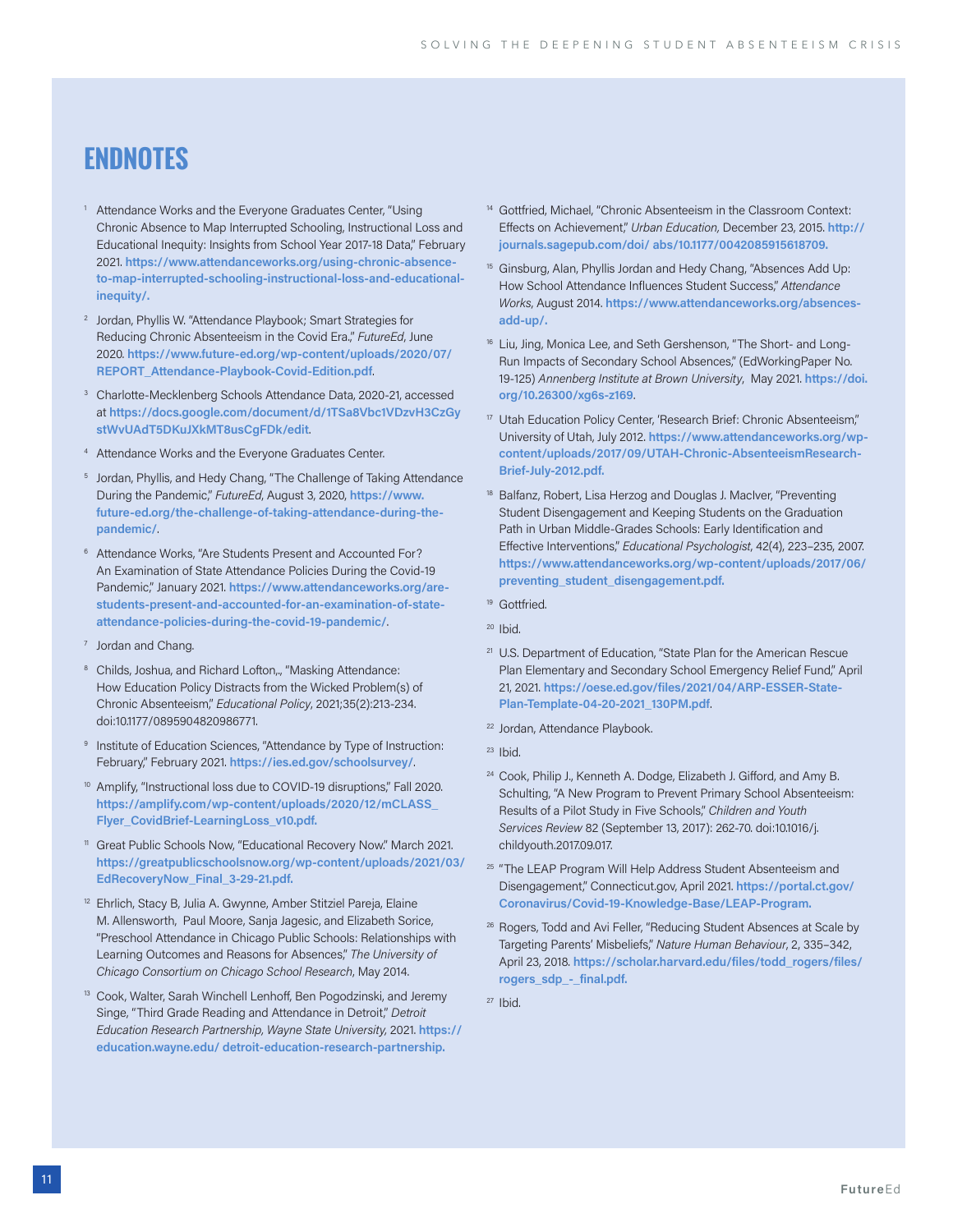- <sup>28</sup> Bergman, Peter, and Eric W. Chan, "Leveraging Parents through Low-Cost Technology: The Impact of High-Frequency Information on Student Achievement," *Journal of Human Resources*, January 08, 2019. doi:10.3368/jhr.56.1.1118-9837r1.
- <sup>29</sup> Everyday Labs, "Preventing Absences in a Remote Environment: An Evaluation of Evident in LAUSD," August 2020. **https://f. hubspotusercontent40.net/hubfs/4875399/EDL%20LAUSD%20 Evident%20Evaluation%20Final.pdf.**
- <sup>30</sup> Lehr, Camilla A., Mary F. Sinclair, and Sandra L. Christenson. "Addressing Student Engagement and Truancy Prevention During the Elementary School Years: A Replication Study of the Check & Connect Model." *Journal of Education for Students Placed at Risk (JESPAR)* 9, no. 3 (2004): 279-301. doi:10.1207/ s15327671espr0903\_4.
- <sup>31</sup> Balfanz, Robert, and Vaughan Byrnes. "Using Data and the Human Touch: Evaluating the NYC Inter-agency Campaign to Reduce Chronic Absenteeism." *Journal of Education for Students Placed at Risk (JESPAR)* 23, no. 1–2 (April 3, 2018): 107–21. **https://doi. org/10.1080/10824669.201 8.1435283.**
- <sup>32</sup> Cook, Clayton R., Aria Fiat, Madeline Larson, Christopher Daikos, Tal Slemrod, Elizabeth A. Holland, Andrew J. Thayer, and Tyler Renshaw. "Positive Greetings at the Door: Evaluation of a Low-Cost, High-Yield Proactive Classroom Management Strategy." *Journal of Positive Behavior Intervention*s 20, no. 3 (February 19, 2018): 149-59. doi:10.1177/1098300717753831.
- <sup>33</sup> Bartfeld, Judith S., Lawrence Berger, Fei Men, and Yiyu Chen. "Access to the School Breakfast Program Is Associated with Higher Attendance and Test Scores among Elementary School Students." *The Journal of Nutrition* 149, no. 2 (February 02, 2019): 336-43. doi:10.1093/jn/nxy267.
- <sup>34</sup> *Impact and Implementation Findings from an Experimental Evaluation of Playworks: Effects on School Climate, Academic Learning, Student Social Skills and Behavior.* Report. Mathematica Policy Research and John W. Gardner Center. 2013. **https://gardnercenter.stanford.edu/ sites/g/files/sbiybj11216/f/Brief 4\_Playworks\_School Climate.pdf.**
- <sup>35</sup> Pyne, Jaymes, "Suspended Attitudes: Exclusion and Emotional Disengagement from School, " *American Sociological Association*, 2018. DOI: 10.1177/0038040718816684 **https://journals.sagepub. com/doi/full/10.1177/0038040718816684#.**
- 36 Augustine, Catherine H., John Engberg, Geoffrey E. Grimm, Emma Lee, Elaine Lin Wang, Karen Christianson, and Andrea A. Joseph, "Can Restorative Practices Improve School Climate and Curb Suspensions? An Evaluation of the Impact of Restorative Practices in a Mid-Sized Urban School District," RAND Corporation, 2018. **https://www.rand. org/pubs/research\_reports/RR2840.html.**
- <sup>37</sup> Maynard, Brandy. R., David Heyne, Kristen Esposito Brendel, Jeffery J. Bulanda, Aaron M. Thompson, and Terri D. Pigott. "Treatment for school refusal among children and adolescents: A systematic review and meta- analysis." *Research on Social Work Practice*, 28, 56-67. 2018 **[https://journals.sagepub.com/doi/full/10.1177/1049731515598619.](https://scholar.harvard.edu/files/todd_rogers/files/rogers_sdp_-_final.pdf)**
- <sup>38</sup> Halterman, Jill S., Maria Fagnano, Reynaldo S. Tajon, Paul Tremblay, Hongyue Wang, Arlene Butz, Tamara T. Perry, and Kenneth M. McConnochie. "Effect of the School-based Telemedicine Enhanced Asthma Management (SB-TEAM) Program on Asthma Morbidity: A Randomized Clinical Trial." *JAMA Pediatrics*, March 1, 2018. doi:10.1001/ jamapediatrics.2017.4938.
- <sup>39</sup> The handbook is available at **[https://www2.ed.gov/documents/](https://www2.ed.gov/documents/coronavirus/reopening-2.pdf) [coronavirus/reopening-2.pdf.](https://www2.ed.gov/documents/coronavirus/reopening-2.pdf)** Districts can submit to the clearinghouse by emailing: Bestpracticesclearinghouse@ed.gov.
- <sup>40</sup> Maynard, Brandy R., Michael G. Vaughn, Erik J. Nelson, Christopher P. Salas-Wright, David A. Heyne, and Kristen P. Kremer. "Truancy in the United States: Examining Temporal Trends and Correlates by Race, Age, and Gender." *Children and Youth Services Review* 81 (October 2017): 188–96. **[https://doi.org/10.1016/j.childyouth.2017.08.008](https://doi.org/10.1016/j.childyouth.2017.08.00)**.
- <sup>41</sup> Smythe-Leistico, Kenneth, " Leveraging Text -Messaging to Improve Kindergarten Attendance," *University of Pittsburgh School of Education*, 2018. **[http://d-scholarship.pitt.edu/34851/1/ETD\\_KSL.pdf.](http://d-scholarship.pitt.edu/34851/1/ETD_KSL.pdf)**
- <sup>42</sup> *Implementation and Impact of City Year within the Chicago Context*. Chapin Hall at the University of Chicago. City Year Report September 2017. September 2017. **[https://www.cityyear. org/wp-content/](https://www.cityyear. org/wp-content/uploads/2019/10/CY-Chicago-Evaluation-Report- Chapin-Hall-at-UChicago_SY1415-SY1516-1.pdf) [uploads/2019/10/CY-Chicago-Evaluation-Report- Chapin-Hall-at-](https://www.cityyear. org/wp-content/uploads/2019/10/CY-Chicago-Evaluation-Report- Chapin-Hall-at-UChicago_SY1415-SY1516-1.pdf)[UChicago\\_SY1415-SY1516-1.pdf](https://www.cityyear. org/wp-content/uploads/2019/10/CY-Chicago-Evaluation-Report- Chapin-Hall-at-UChicago_SY1415-SY1516-1.pdf).**
- 43 Everyone Graduates Center at Johns Hopkins University, the COVID Collaborative, and City Year, "Framework for Action: Building a Corps for Student Success," 2021. **[http://new.every1graduates.org/wp](http://new.every1graduates.org/wp-content/uploads/2021/03/CorpsforStudentSuccessFramework_FINALa.pdf)[content/uploads/2021/03/CorpsforStudentSuccessFramework\\_](http://new.every1graduates.org/wp-content/uploads/2021/03/CorpsforStudentSuccessFramework_FINALa.pdf) [FINALa.pdf](http://new.every1graduates.org/wp-content/uploads/2021/03/CorpsforStudentSuccessFramework_FINALa.pdf).**
- <sup>44</sup> Johnston, William R., John Engberg, Isaac M. Opper, Lisa Sontag-Padilla, and Lea Xenakis, "Illustrating the Promise of Community Schools: An Assessment of the Impact of the New York City Community Schools Initiative." City of New York, 2020. **[https://www.](https://www. rand.org/pubs/research_reports/RR3245.html.Truancy Courts)  [rand.org/pubs/research\\_reports/RR3245.html.Truancy Courts](https://www. rand.org/pubs/research_reports/RR3245.html.Truancy Courts).**
- <sup>45</sup> Connecticut State Department of Education, "Student Attendance Report for Year- to- Date as of February 2021," March 2021. **[http://edsight.ct.gov/relatedreports/](http://edsight.ct.gov/relatedreports/MonthlyAttendanceFebruary2021Report.pdf) [MonthlyAttendanceFebruary2021Report.pdf](http://edsight.ct.gov/relatedreports/MonthlyAttendanceFebruary2021Report.pdf).**
- 46 Jordan, Phyllis W., Sue Fothergill and Mary Rosende, "Writing the Rules for Tackling Chronic Absenteeism," *FutureEd*, June 2018. **[https://](https://www.future-ed.org/setting-the-rules-for-tracking-chronic-absenteeism/) [www.future-ed.org/setting-the-rules-for-tracking-chronic](https://www.future-ed.org/setting-the-rules-for-tracking-chronic-absenteeism/)[absenteeism/](https://www.future-ed.org/setting-the-rules-for-tracking-chronic-absenteeism/).**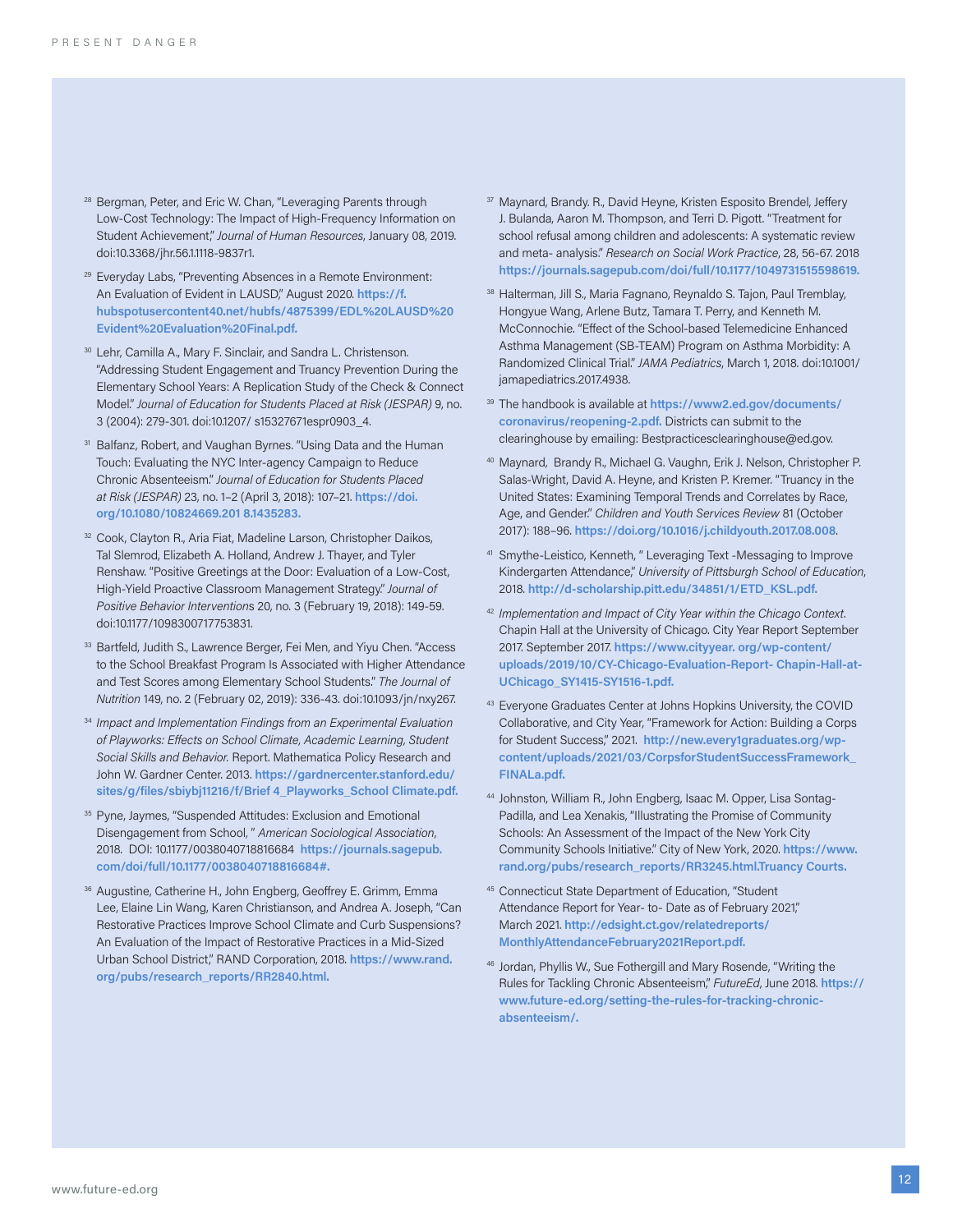